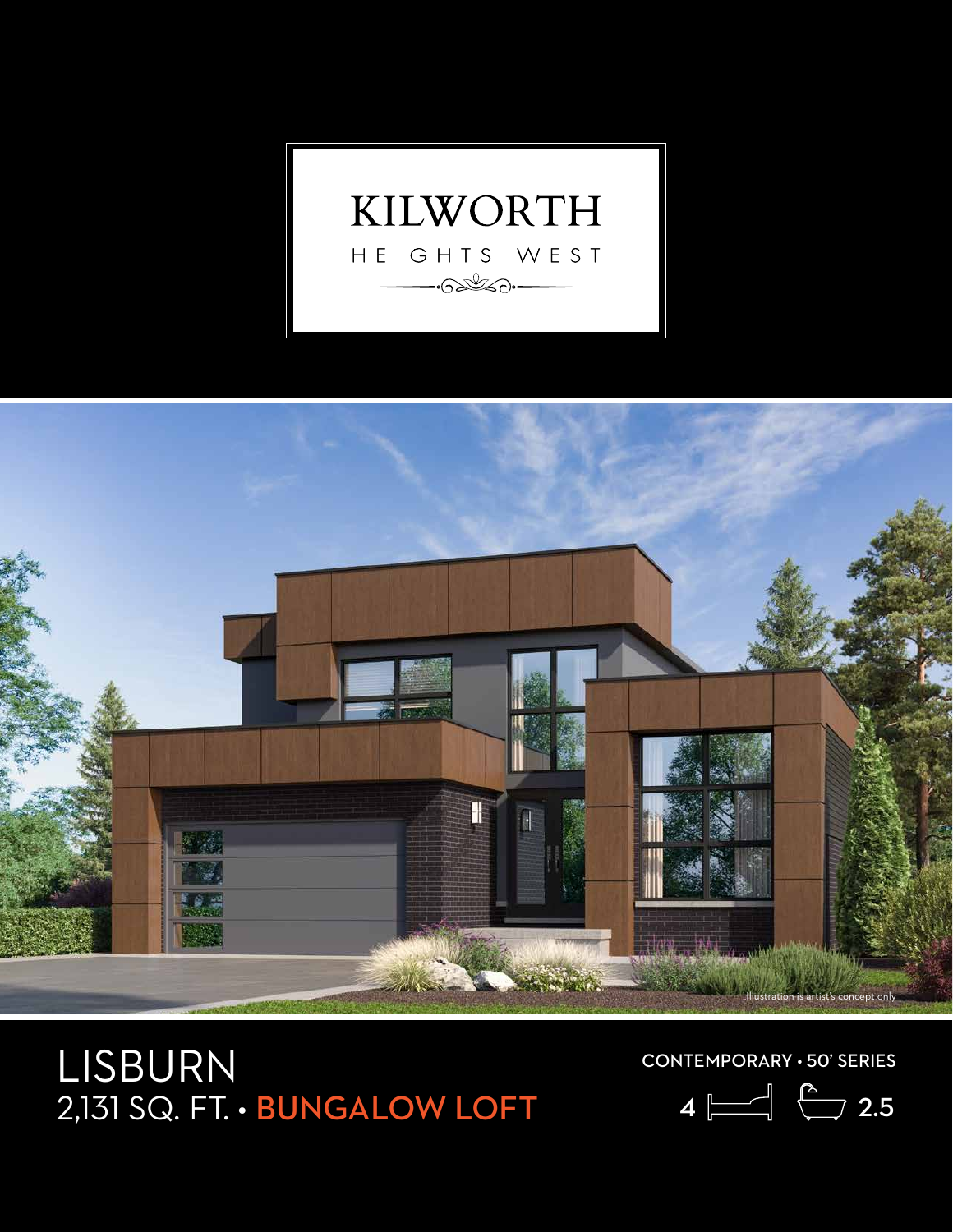

## LISBURN 2,131 SQ. FT. **BUNGALOW LOFT**

CONTEMPORARY • 50' SERIES

$$
4 \ \boxed{\boxed{}
$$
 2.5



Prices, terms and conditions are subject to change without notice. Availability of options is determined by house design. Specifications, sizes and finishing details are approximate and subject to change without notice. Vendor reserves the right to substitute name brand features or finishes for equal or better quality and value. All items are as per Vendors' standard samples and specification. E. & O.E.



FIRST FLOOR PLAN (OPT. 1)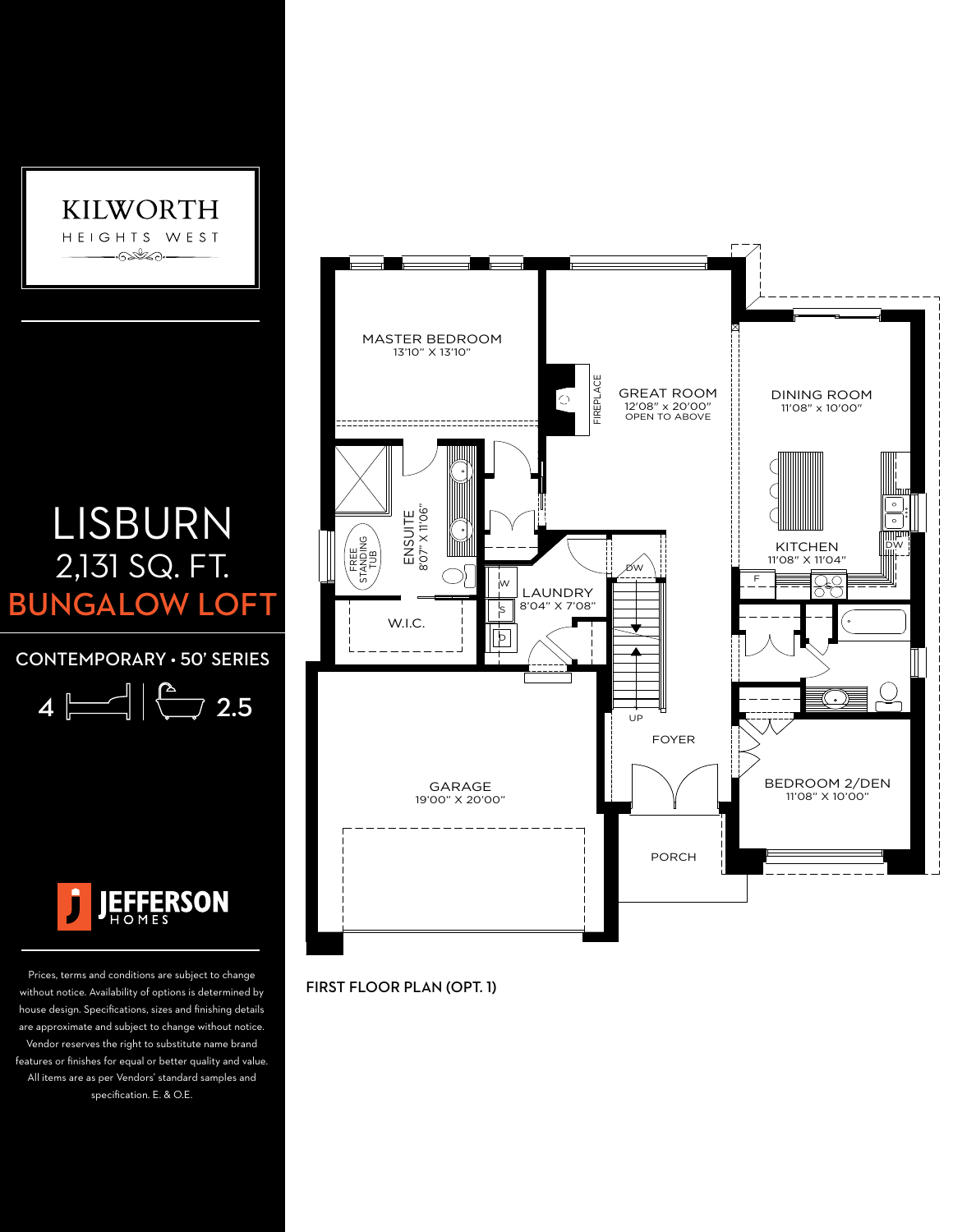

## LISBURN 2,131 SQ. FT. BUNGALOW LOFT

CONTEMPORARY • 50' SERIES

4 2.5



Prices, terms and conditions are subject to change without notice. Availability of options is determined by house design. Specifications, sizes and finishing details are approximate and subject to change without notice. Vendor reserves the right to substitute name brand features or finishes for equal or better quality and value. All items are as per Vendors' standard samples and specification. E. & O.E.



SECOND FLOOR PLAN (OPT. 1)